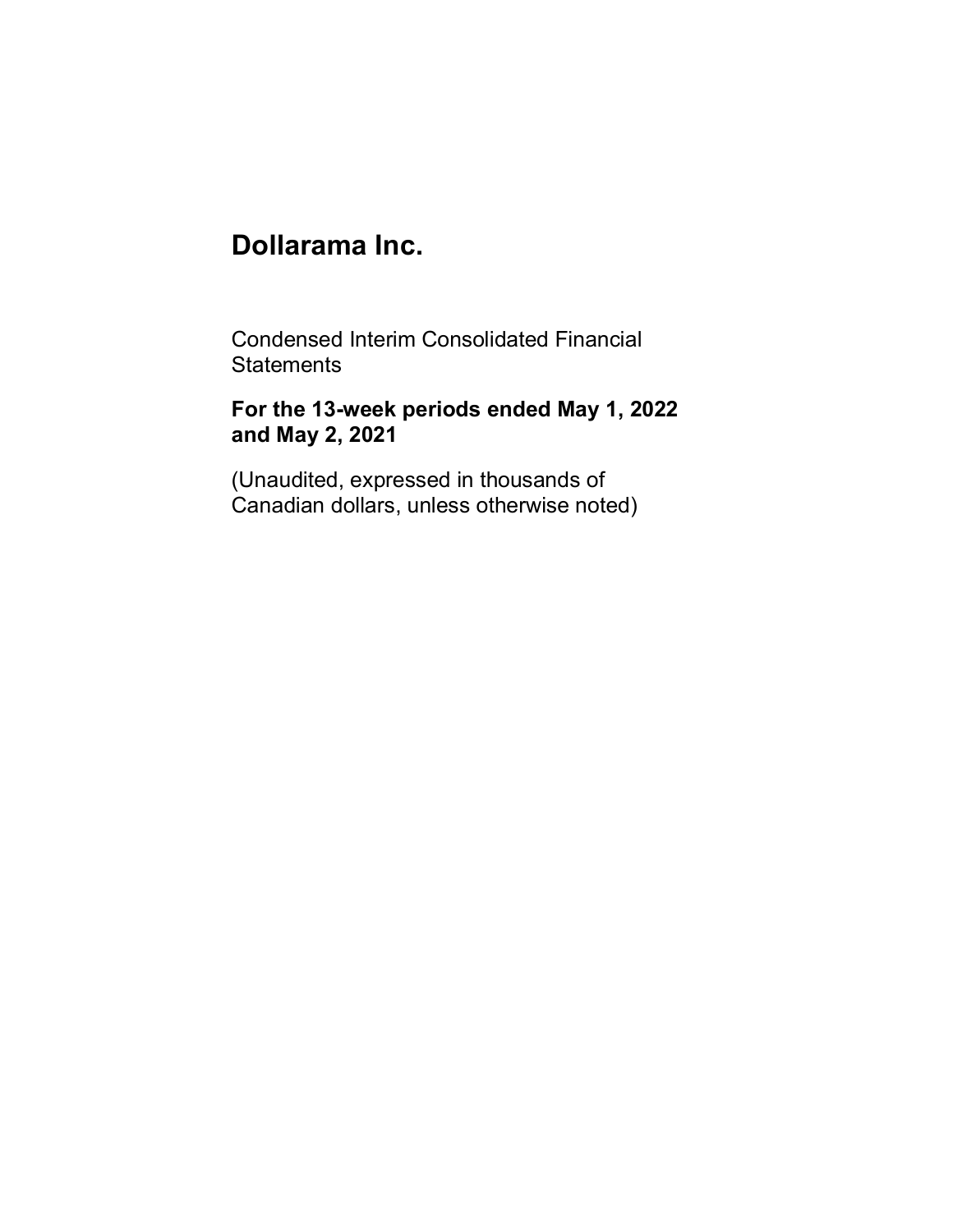### Interim Consolidated Statements of Financial Position as at (Unaudited, expressed in thousands of Canadian dollars)

|                                                                   | <b>Note</b>    | May 1,<br>2022 | January 30,<br>2022 |
|-------------------------------------------------------------------|----------------|----------------|---------------------|
|                                                                   |                | \$             | \$                  |
| <b>Assets</b>                                                     |                |                |                     |
| <b>Current assets</b>                                             |                |                |                     |
| Cash                                                              |                | 71,574         | 71,058              |
| Accounts receivable                                               |                | 32,658         | 26,260              |
| Prepaid expenses                                                  |                | 13,208         | 13,135              |
| Inventories                                                       |                | 646,713        | 590,927             |
| Derivative financial instruments                                  | 9              | 22,607         | 15,987              |
|                                                                   |                | 786,760        | 717,367             |
| <b>Non-current assets</b><br>Right-of-use assets                  | 5              | 1,523,226      | 1,480,255           |
| Property, plant and equipment                                     |                | 766,175        | 761,876             |
| Intangible assets                                                 |                | 163,210        | 164,066             |
| Derivative financial instruments                                  | 9              |                | 290                 |
| Goodwill                                                          |                | 727,782        | 727,782             |
| Equity-accounted investment                                       |                | 227,126        | 211,926             |
|                                                                   |                |                |                     |
| <b>Total assets</b>                                               |                | 4,194,279      | 4,063,562           |
| Liabilities and shareholders' deficit                             |                |                |                     |
| <b>Current liabilities</b>                                        |                |                |                     |
| Accounts payable and accrued liabilities                          |                | 292,814        | 283,125             |
| Short-term borrowings                                             | 6              | 137,387        | 89,386              |
| Dividend payable                                                  |                | 16,206         | 14,891              |
| Derivative financial instruments                                  | 9              | 6,668          | 3,435               |
| Income taxes payable                                              |                | 35,242         | 62,516              |
| Current portion of long-term debt                                 | 6              | 266,387        | 257,674             |
| Current portion of lease liabilities                              | 5              | 224,196        | 200,864             |
|                                                                   |                | 978,900        | 911,891             |
| <b>Non-current liabilities</b>                                    |                |                |                     |
| Non-current portion of long-term debt                             | 6<br>5         | 1,536,191      | 1,539,240           |
| Non-current portion of lease liabilities<br>Deferred income taxes |                | 1,547,252      | 1,526,564           |
|                                                                   |                | 149,065        | 151,901             |
| <b>Total liabilities</b>                                          |                | 4,211,408      | 4,129,596           |
| Shareholders' deficit                                             |                |                |                     |
| Share capital                                                     | 7              | 494,268        | 479,446             |
| Contributed surplus                                               | $\overline{7}$ | 32,935         | 32,924              |
| Deficit                                                           |                | (553, 747)     | (578, 079)          |
| Accumulated other comprehensive income (loss)                     |                | 9,415          | (325)               |
| Total shareholders' deficit                                       |                | (17, 129)      | (66,034)            |
| Total liabilities and shareholders' deficit                       |                | 4,194,279      | 4,063,562           |

The accompanying notes are an integral part of these condensed interim consolidated financial statements.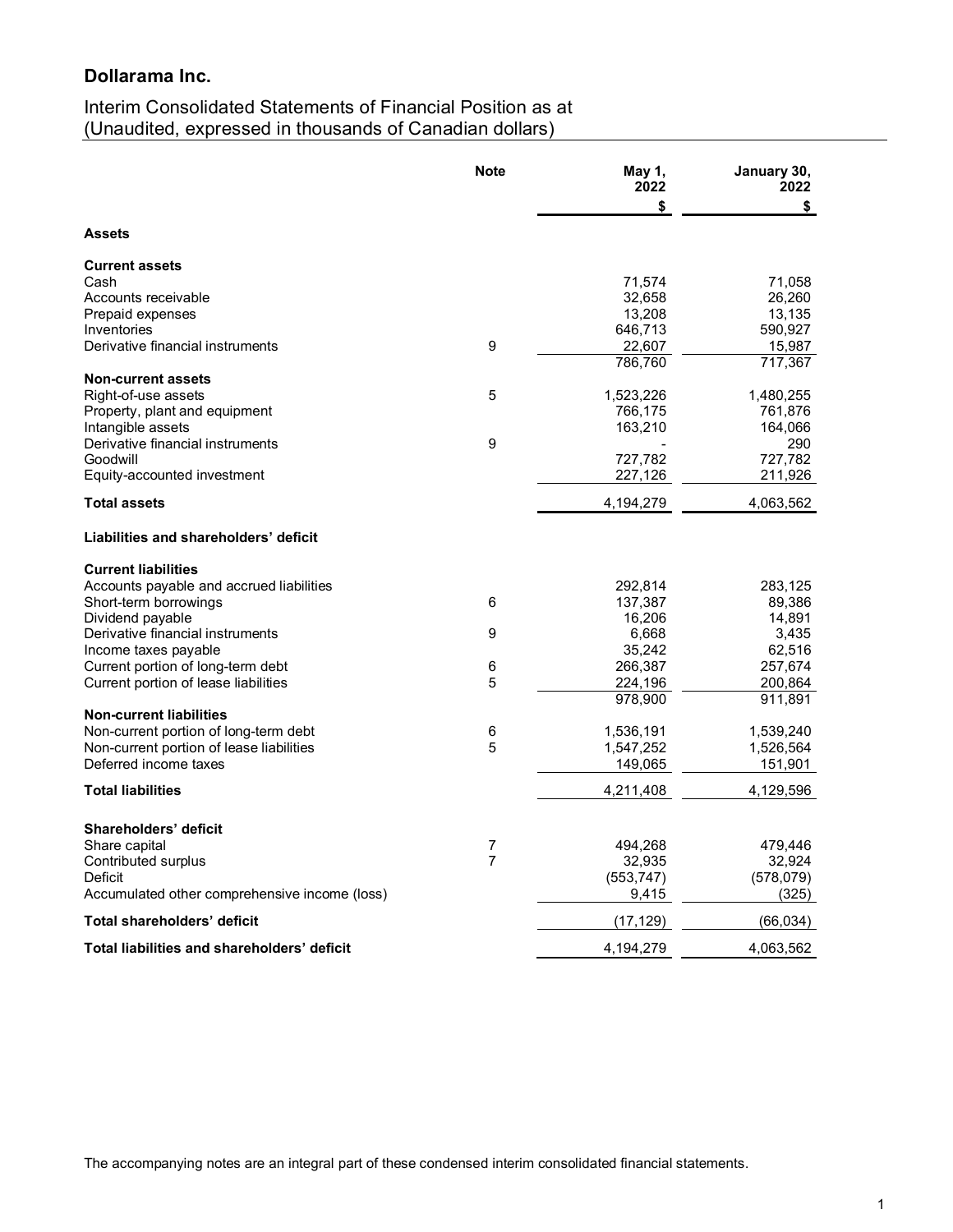### Interim Consolidated Statements of Changes in Shareholders' Equity (Deficit) For the 13-week periods ended (Unaudited, expressed in thousands of Canadian dollars, except share amounts)

|                                                                         | <b>Note</b>         | Number of<br>common<br>shares | <b>Share</b><br>capital<br>\$ | <b>Contributed</b><br>surplus | <b>Deficit</b><br>\$ | <b>Accumulated</b><br>other<br>comprehensive<br>income (loss) | <b>Total</b><br>\$   |
|-------------------------------------------------------------------------|---------------------|-------------------------------|-------------------------------|-------------------------------|----------------------|---------------------------------------------------------------|----------------------|
|                                                                         |                     |                               |                               |                               |                      |                                                               |                      |
| Balance - January 30, 2022                                              | 7                   | 292,813,569                   | 479,446                       | 32,924                        | (578,079)            | (325)                                                         | (66, 034)            |
| Net earnings                                                            |                     |                               |                               |                               | 145,502              |                                                               | 145,502              |
| Other comprehensive income                                              |                     |                               |                               |                               |                      | 12,001                                                        | 12,001               |
| Total comprehensive income                                              |                     |                               |                               |                               | 145,502              | 12,001                                                        | 157,503              |
| Transfer of realized cash flow hedge gains<br>to inventory              |                     |                               |                               |                               |                      | (2,261)                                                       | (2,261)              |
| Dividends declared                                                      |                     |                               |                               |                               | (16, 206)            |                                                               | (16, 206)            |
| Repurchase and cancellation of common                                   |                     |                               |                               |                               |                      |                                                               |                      |
| shares                                                                  | 7                   | (1,444,803)                   | (2,374)                       |                               | (104, 964)           |                                                               | (107, 338)           |
| Share-based compensation                                                | 7                   |                               |                               | 3,202                         |                      |                                                               | 3,202                |
| Issuance of common shares                                               | $\overline{7}$      | 439,900                       | 14,005                        |                               |                      |                                                               | 14,005               |
| Reclassification for the exercise of share<br>options                   | 7                   |                               | 3,191                         | (3, 191)                      |                      |                                                               |                      |
| Balance - May 1, 2022                                                   |                     | 291,808,666                   | 494,268                       | 32,935                        | (553, 747)           | 9,415                                                         | (17, 129)            |
| Balance - January 31, 2021                                              | 7                   | 310,266,429                   | 485,487                       | 28,527                        | (149, 983)           | (29, 177)                                                     | 334,854              |
|                                                                         |                     |                               |                               |                               |                      |                                                               |                      |
| Net earnings<br>Other comprehensive loss                                |                     |                               |                               |                               | 113,574              | (27, 480)                                                     | 113,574<br>(27, 480) |
| Total comprehensive income (loss)                                       |                     |                               |                               |                               | 113,574              | (27, 480)                                                     | 86,094               |
|                                                                         |                     |                               |                               |                               |                      |                                                               |                      |
| Transfer of realized cash flow hedge losses<br>to inventory             |                     |                               |                               |                               |                      | 9.009                                                         | 9.009                |
| Dividends declared                                                      |                     |                               |                               |                               | (15, 501)            |                                                               | (15,501)             |
| Repurchase and cancellation of common                                   |                     |                               |                               |                               |                      |                                                               |                      |
| shares                                                                  |                     | (4,935,573)                   | (7, 841)                      |                               | (275, 521)           |                                                               | (283, 362)           |
| Share-based compensation                                                | 7<br>$\overline{7}$ |                               |                               | 2,217                         |                      |                                                               | 2,217                |
| Issuance of common shares<br>Reclassification for the exercise of share |                     | 268,300                       | 7,179                         |                               |                      |                                                               | 7,179                |
| options                                                                 | 7                   |                               | 1,557                         | (1, 557)                      |                      |                                                               |                      |
| Balance - May 2, 2021                                                   |                     | 305,599,156                   | 486,382                       | 29,187                        | (327, 431)           | (47, 648)                                                     | 140,490              |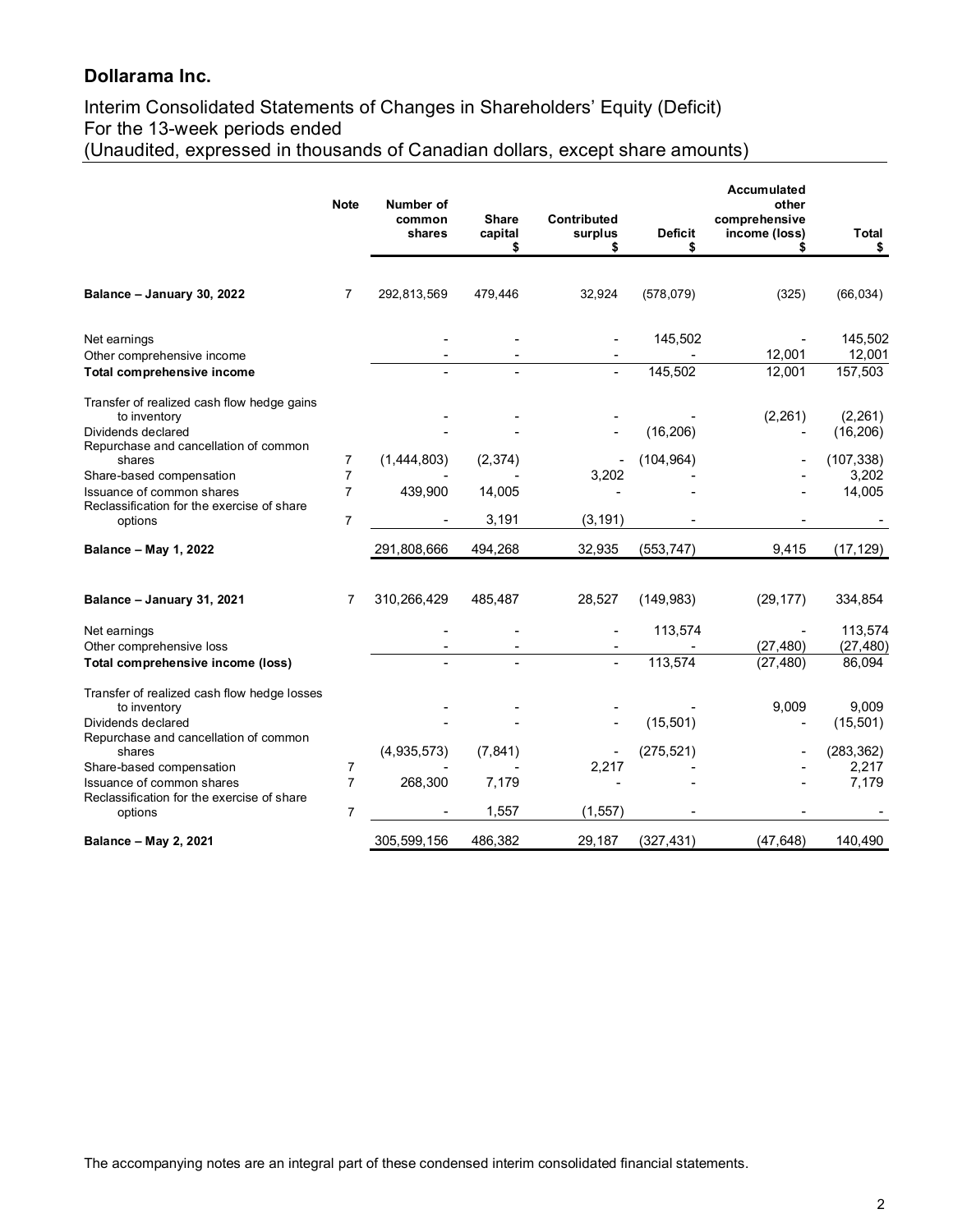# Interim Consolidated Statements of Net Earnings and Comprehensive Income For the 13-week periods ended

(Unaudited, expressed in thousands of Canadian dollars, except share and per share amounts)

|                                                                                                                                               | <b>Note</b> | May 1,<br>2022               | May 2,<br>2021                |
|-----------------------------------------------------------------------------------------------------------------------------------------------|-------------|------------------------------|-------------------------------|
|                                                                                                                                               |             | \$                           | \$                            |
| Sales<br>Cost of sales                                                                                                                        | 12          | 1,072,884<br>620,992         | 954,246<br>550,806            |
| Gross profit                                                                                                                                  |             | 451,892                      | 403,440                       |
| General, administrative and store operating expenses<br>Depreciation and amortization<br>Share of net earnings of equity-accounted investment | 12          | 160,625<br>79,972<br>(8,737) | 158,672<br>71,402<br>(3, 403) |
| <b>Operating income</b>                                                                                                                       |             | 220,032                      | 176,769                       |
| Financing costs                                                                                                                               |             | 24,355                       | 22,146                        |
| Earnings before income taxes                                                                                                                  |             | 195,677                      | 154,623                       |
| Income taxes                                                                                                                                  | 8           | 50,175                       | 41,049                        |
| Net earnings                                                                                                                                  |             | 145,502                      | 113,574                       |
| Other comprehensive income                                                                                                                    |             |                              |                               |
| Items that may be reclassified subsequently to net earnings                                                                                   |             |                              |                               |
| Reclassification of amortization of net gains on financial instruments<br>not subject to basis adjustments                                    |             | (133)                        | (78)                          |
| Foreign currency translation adjustments<br>Share of other comprehensive income (loss) of equity-accounted                                    |             | 1,604                        | (7,310)                       |
| investment                                                                                                                                    |             | 3,604                        | (447)                         |
| Income tax recovery relating to these items                                                                                                   |             | 35                           | 24                            |
| Items that will not be reclassified subsequently to net earnings                                                                              |             |                              |                               |
| Unrealized gains (losses) on derivative financial instruments subject<br>to basis adjustments                                                 |             | 9,349                        | (26, 746)                     |
| Income tax recovery (expense) relating to these items                                                                                         |             | (2, 458)                     | 7,077                         |
| Total other comprehensive income (loss), net of income taxes                                                                                  |             | 12,001                       | (27, 480)                     |
| Total comprehensive income                                                                                                                    |             | 157,503                      | 86,094                        |
| Earnings per common share                                                                                                                     |             |                              |                               |
| Basic net earnings per common share                                                                                                           | 10          | \$0.50                       | \$0.37                        |
| Diluted net earnings per common share                                                                                                         | 10          | \$0.49                       | \$0.37                        |
| Weighted average number of common shares outstanding<br>(thousands)                                                                           | 10          | 292,721                      | 309,400                       |
| Weighted average number of diluted common shares<br>outstanding (thousands)                                                                   | 10          | 294,477                      | 310,742                       |

The accompanying notes are an integral part of these condensed interim consolidated financial statements.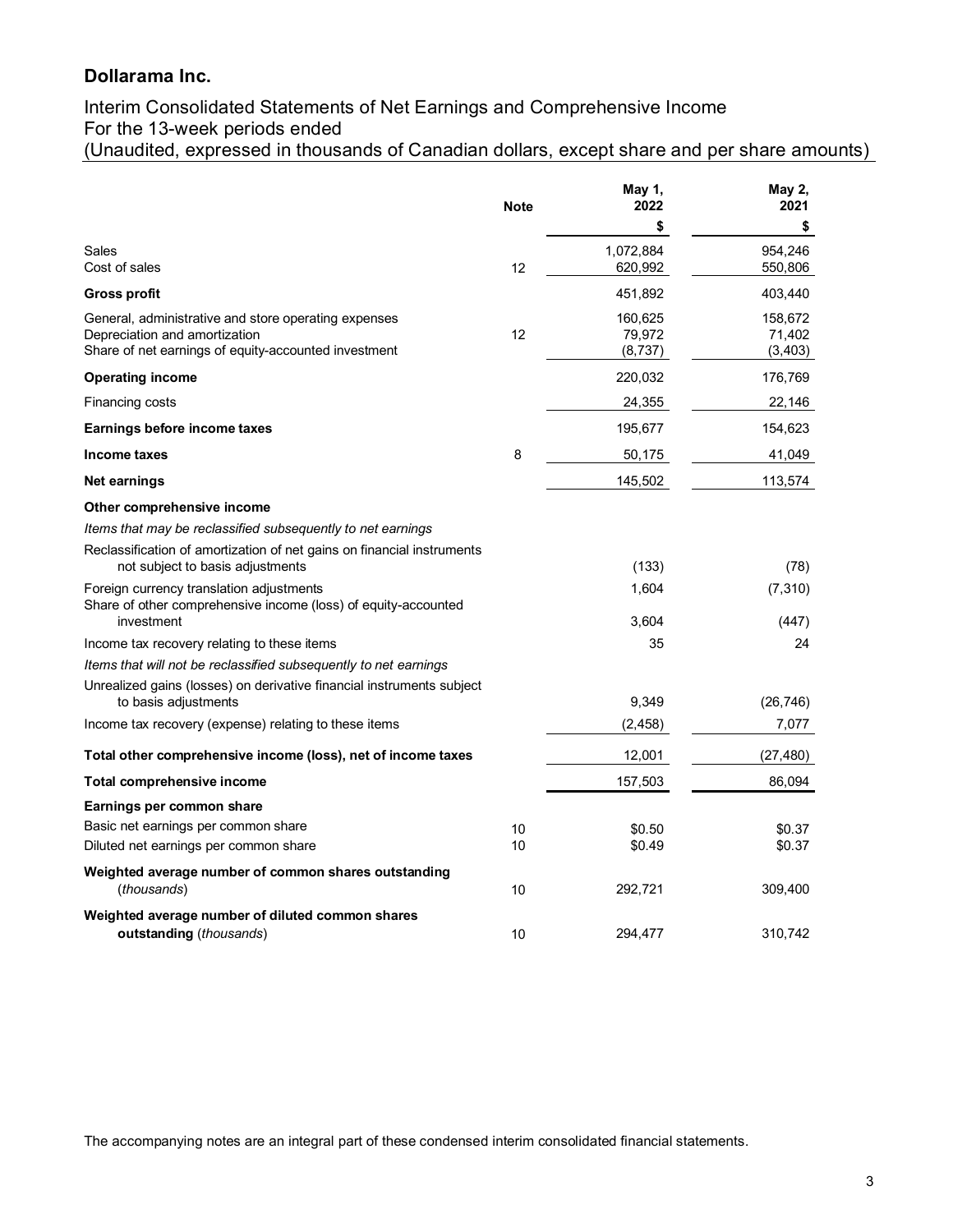### Interim Consolidated Statements of Cash Flows For the 13-week periods ended (Unaudited, expressed in thousands of Canadian dollars)

|                                                                                                             | <b>Note</b>    | May 1,<br>2022 | May 2,<br>2021 |
|-------------------------------------------------------------------------------------------------------------|----------------|----------------|----------------|
|                                                                                                             |                | \$             | \$             |
| <b>Operating activities</b>                                                                                 |                |                |                |
| Net earnings                                                                                                |                | 145,502        | 113,574        |
| Adjustments to reconcile net earnings to net cash generated from<br>operating activities:                   |                |                |                |
| Depreciation of property, plant and equipment, right-of-use<br>assets and amortization of intangible assets | 12             | 79,972         | 71,402         |
| Amortization of debt issue costs                                                                            |                | 556            | 594            |
| Amortization of net gains on bond lock and bond forward                                                     |                |                |                |
| contracts                                                                                                   |                | (138)          | (78)           |
| Share-based compensation                                                                                    | $\overline{7}$ | 3,202          | 2,217          |
| Financing costs on short-term borrowings and long-term debt<br>and realized gains on financial instruments  |                | 8,606          | 7,128          |
| Deferred income taxes                                                                                       |                | (4, 462)       | 1,124          |
| Gain on lease remeasurements                                                                                |                | (628)          | (852)          |
| Share of net earnings of equity-accounted investment                                                        |                | (8,737)        | (3,403)        |
|                                                                                                             |                | 223,873        | 191,706        |
| Changes in non-cash working capital components                                                              | 13             | (81,093)       | (57, 723)      |
| Net cash generated from operating activities                                                                |                | 142,780        | 133,983        |
| <b>Investing activities</b>                                                                                 |                |                |                |
| Additions to property, plant and equipment                                                                  |                | (26, 713)      | (26, 071)      |
| Additions to intangible assets                                                                              |                | (4,630)        | (4, 299)       |
| Proceeds from disposal of property, plant and equipment                                                     |                | 18             | 173            |
| Net cash used in investing activities                                                                       |                | (31, 325)      | (30, 197)      |
| <b>Financing activities</b>                                                                                 |                |                |                |
| Net proceeds from short-term borrowings                                                                     | 6              | 47,697         | 139,553        |
| Repayment of the Series 3 Floating Rate Notes                                                               | 6              |                | (300,000)      |
| Payment of debt issue costs                                                                                 |                |                | (178)          |
| Principal elements of lease liabilities                                                                     | 5              | (50, 413)      | (42, 439)      |
| Issuance of common shares                                                                                   | $\overline{7}$ | 14,005         | 7,179          |
| Dividends paid                                                                                              |                | (14, 890)      | (14, 583)      |
| Repurchase and cancellation of common shares                                                                | 7              | (107, 338)     | (283, 362)     |
| Net cash used in financing activities                                                                       |                | (110, 939)     | (493,830)      |
| Change in cash                                                                                              |                | 516            | (390, 044)     |
| Cash - beginning of period                                                                                  |                | 71,058         | 439,144        |
| Cash - end of period                                                                                        |                | 71,574         | 49,100         |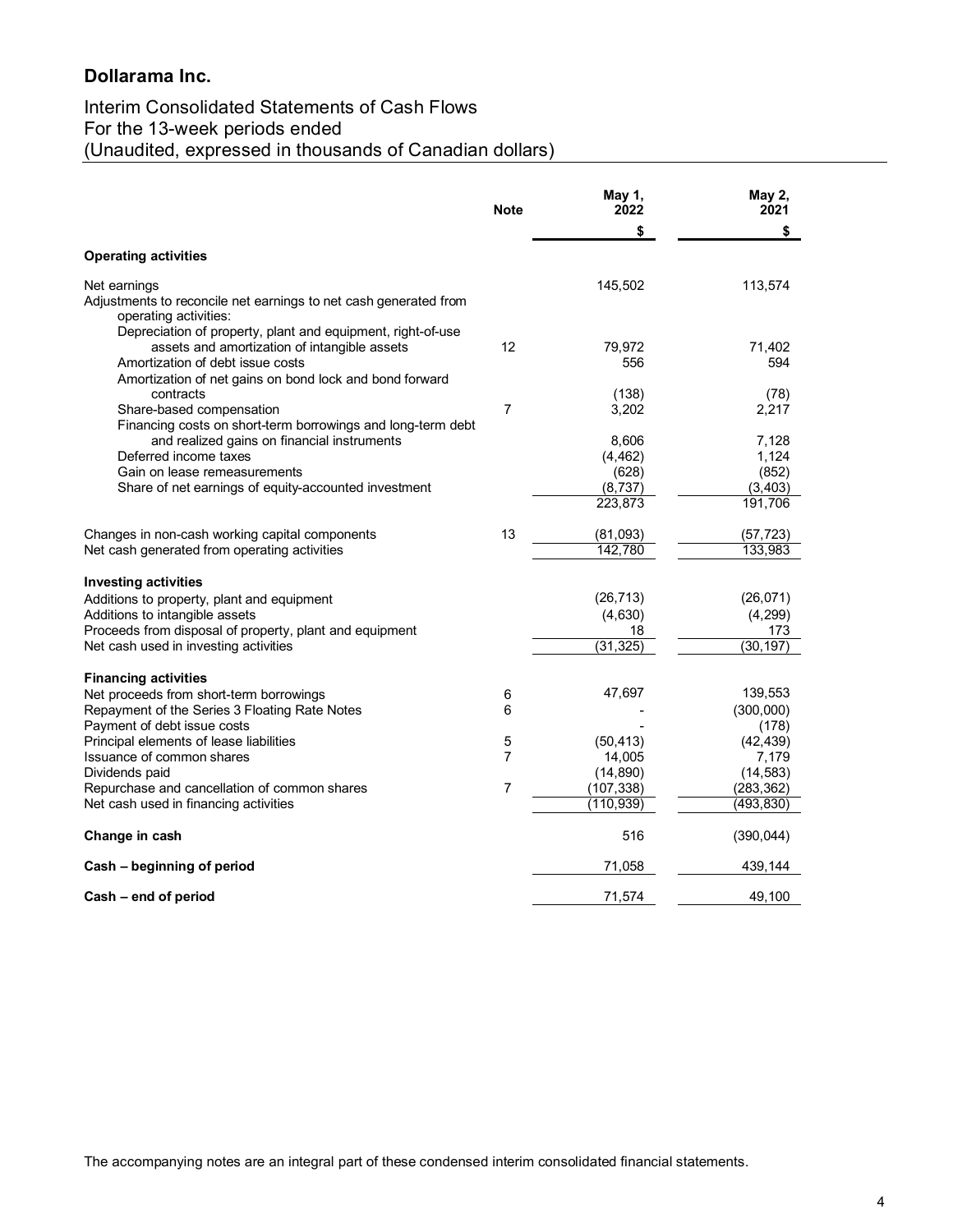### **1 General information**

Dollarama Inc. (the "Corporation") was formed on October 20, 2004 under the Canada Business Corporations Act. The Corporation offers a broad assortment of general merchandise, consumable products and seasonal items at select, fixed price points up to \$5.00 in-store and online in Canada. As at May 1, 2022, the Corporation maintains retail operations in every Canadian province and in the Yukon.

The Corporation's head and registered office is located at 5805 Royalmount Avenue, Montreal, Quebec, H4P 0A1. The Corporation's warehousing and distribution operations are also located in the Montreal area. The Corporation is listed on the Toronto Stock Exchange ("TSX") under the symbol "DOL".

As at May 1, 2022, the significant entities within the structure of the Corporation are as follows:



Dollarama L.P. operates the chain of stores in Canada and performs related logistical and administrative support activities.

Dollarama International Inc. ("Dollarama International") has retail operations in Latin America through its 50.1% equity investment in Dollarcity, a value retailer headquartered in Panama. Dollarcity offers a broad assortment of general merchandise, consumable products and seasonal items at select, fixed price points up to US\$4.00 (or the equivalent in local currency) in stores located in El Salvador, Guatemala, Colombia and Peru. Dollarama International also sells merchandise and renders services to Dollarcity. For the 13-week periods ended May 1, 2022 and May 2, 2021, sales by Dollarama International to Dollarcity represented approximately 1% of the Corporation's total consolidated sales.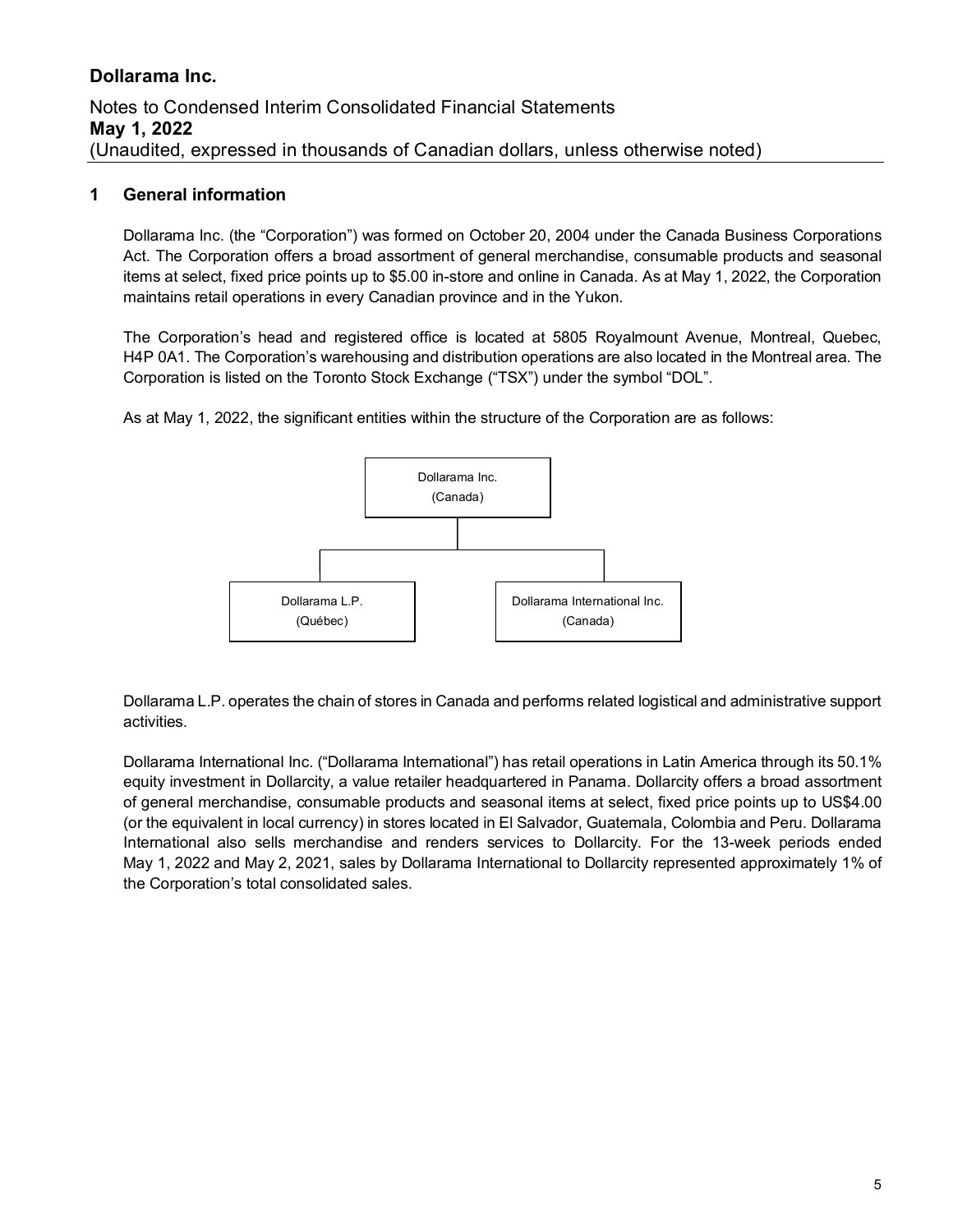### **2 Basis of preparation**

These unaudited condensed interim consolidated financial statements were approved by the board of directors of the Corporation (the "Board of Directors") for issue on June 8, 2022.

The Corporation prepares its condensed interim consolidated financial statements in accordance with generally accepted accounting principles in Canada ("GAAP") as set out in the CPA Canada Handbook – Accounting under Part I, which incorporates International Financial Reporting Standards ("IFRS") as issued by the International Accounting Standards Board ("IASB").

These unaudited condensed interim consolidated financial statements have been prepared in accordance with IFRS applicable to the preparation of interim financial statements, including IAS 34, "Interim Financial Reporting". In accordance with GAAP, these financial statements do not include all of the financial statement disclosures required for annual financial statements and should be read in conjunction with the Corporation's audited annual consolidated financial statements for the year ended January 30, 2022 ("Fiscal 2022"), which have been prepared in accordance with IFRS as issued by the IASB. In management's opinion, the unaudited condensed interim consolidated financial statements reflect all the adjustments that are necessary for a fair presentation of the results for the interim period presented.

#### **Seasonality of operations**

The Corporation's sales generally increase ahead of major holidays, with December representing the highest proportion of sales, but otherwise experience limited seasonal fluctuations. However, the occurrence of certain events that are beyond the Corporation's control, such as unusually adverse weather or an epidemic or pandemic outbreak (like the COVID-19 pandemic), and that cause disruption in its operations could materially adversely affect the business and financial results of the Corporation. Consequently, results for the 13-week period ended May 1, 2022 may not be representative of results for subsequent quarters or for the full fiscal year.

### **3 Summary of significant accounting policies**

These unaudited condensed interim consolidated financial statements have been prepared using the accounting policies as outlined in Note 3 to the Fiscal 2022 audited consolidated financial statements.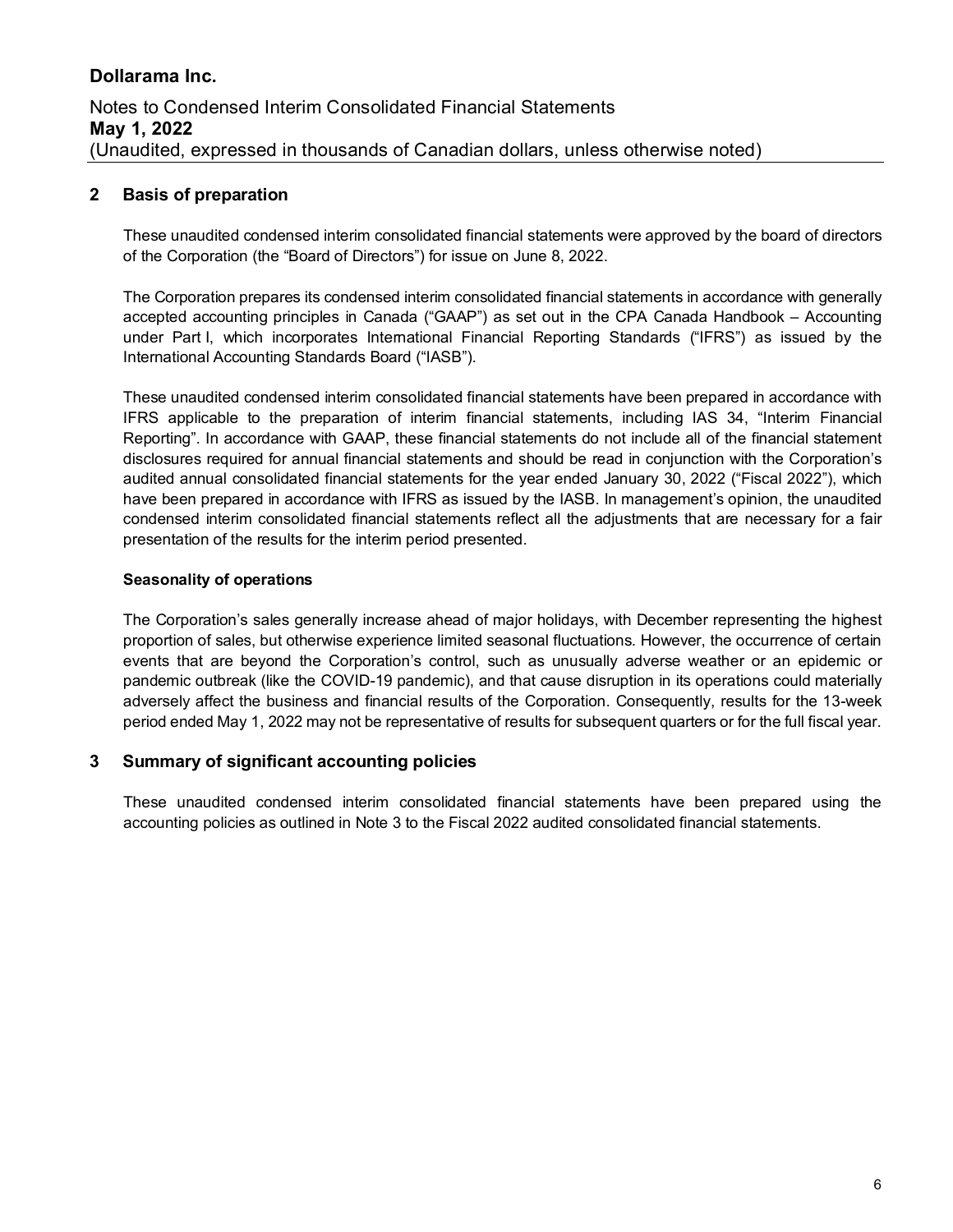### **4 Critical accounting estimates and judgments**

The preparation of financial statements requires management to make estimates and assumptions using judgment that affect the application of accounting policies and the reported amounts of assets and liabilities, income and expenses during the reporting period. Estimates and other judgments are continually evaluated and are based on management's experience and other factors, including expectations about future events that are believed to be reasonable under the circumstances. Actual results may differ from those estimates.

These unaudited condensed interim consolidated financial statements have been prepared using the critical accounting estimates and judgments as outlined in Note 5 to the Fiscal 2022 audited consolidated financial statements.

### **5 Leases**

As at May 1, 2022, the Corporation owned one store, one distribution centre, one warehouse and leased 1,430 stores, its head office, five warehouses and some equipment.

#### **a) Additions to right-of-use assets**

Additions to the right-of-use assets during the 13-week period ended May 1, 2022 amounted to \$96,780 (May 2, 2021 – \$71,388).

#### **b) Amounts recognized in the condensed interim consolidated statement of net earnings**

|                                             | May 1,<br>2022 | May 2,<br>2021 |
|---------------------------------------------|----------------|----------------|
| Depreciation of right-of-use assets         | 52.094         | 46,536         |
| Gain on lease remeasurements                | (632)          | (943)          |
| Interest on lease liabilities               | 12.021         | 11.491         |
| Variable lease expenses not included in the |                |                |
| measurement of the lease liabilities        | 22.199         | 23,628         |
| Expenses relating to short-term leases      | 7.676          | 4.916          |

#### **c) Amounts recognized in the condensed interim consolidated statement of cash flows**

|                                                | May 1,<br>2022<br>\$ | May 2,<br>2021<br>\$ |
|------------------------------------------------|----------------------|----------------------|
| Lease cash flows                               |                      |                      |
| Fixed payments                                 | 63,810               | 58,360               |
| Variable payments                              | 22,283               | 22,652               |
| Short-term leases                              | 7,676                | 4,916                |
| Tenant incentives received                     | (1,376)              | (4, 430)             |
|                                                | 92,393               | 81,498               |
| <b>Principal elements of lease liabilities</b> |                      |                      |
| Fixed payments                                 | 63,810               | 58,360               |
| Tenant incentives received                     | (1,376)              | (4, 430)             |
| Interest on lease liabilities                  | (12,021)             | (11, 491)            |
|                                                | 50,413               | 42,439               |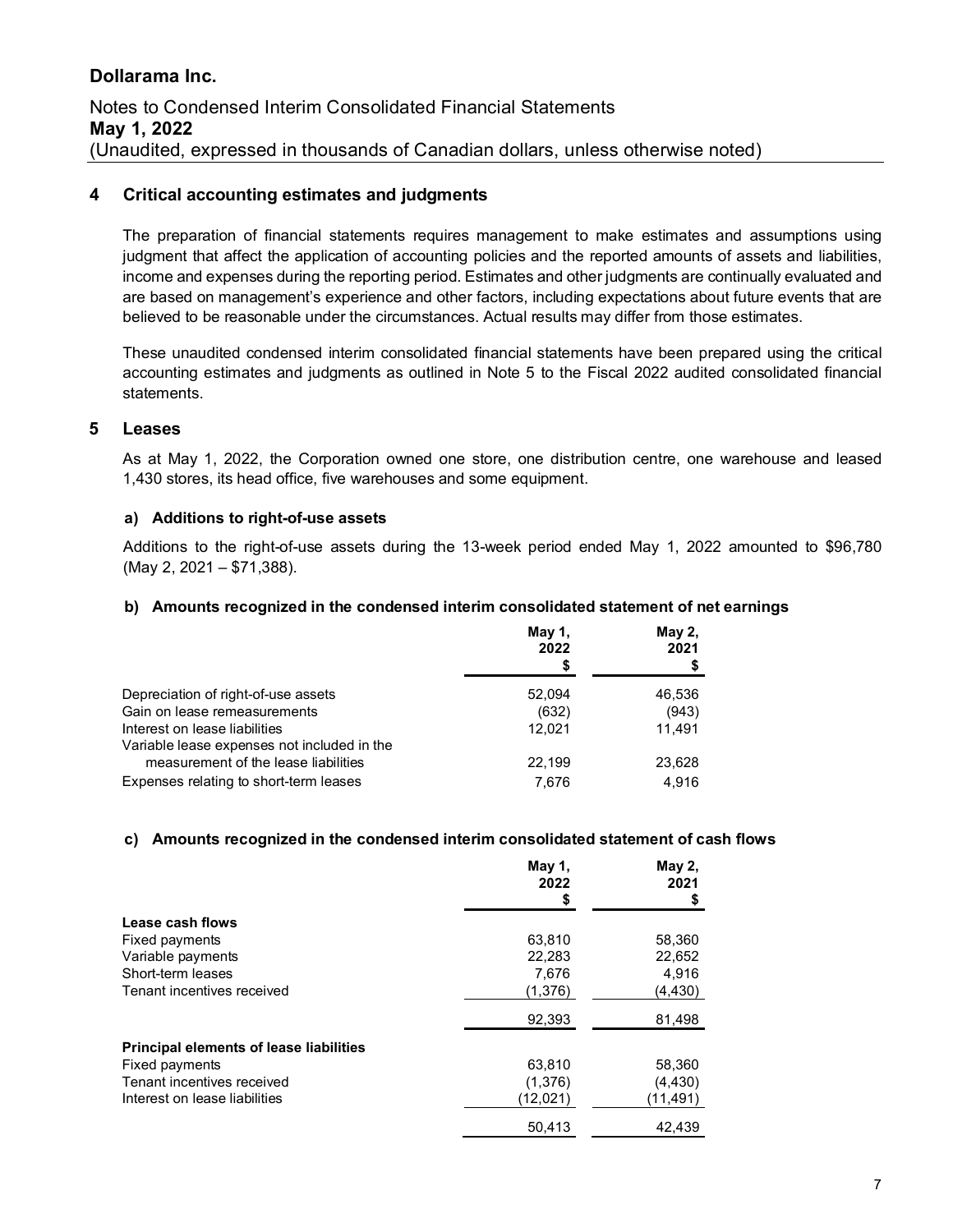### Notes to Condensed Interim Consolidated Financial Statements **May 1, 2022** (Unaudited, expressed in thousands of Canadian dollars, unless otherwise noted)

### **6 Debt**

| Long-term debt outstanding consists of the following as at:                                                                               | May 1,<br>2022 | January 30,<br>2022 |
|-------------------------------------------------------------------------------------------------------------------------------------------|----------------|---------------------|
|                                                                                                                                           | \$             | S.                  |
| Senior unsecured notes bearing interest at:                                                                                               |                |                     |
| Fixed annual rate of 2.443% payable in equal semi-annual<br>instalments, maturing July 9, 2029 (the "2.443% Fixed Rate                    |                |                     |
| Notes")                                                                                                                                   | 375,000        | 375,000             |
| Fixed annual rate of 1.505% payable in equal semi-annual<br>instalments, maturing September 20, 2027 (the "1.505% Fixed                   |                |                     |
| Rate Notes")<br>Fixed annual rate of 1.871% payable in equal semi-annual                                                                  | 300,000        | 300,000             |
| instalments, maturing July 8, 2026 (the "1.871% Fixed Rate                                                                                |                |                     |
| Notes")                                                                                                                                   | 375,000        | 375.000             |
| Fixed annual rate of 3.55% payable in equal semi-annual instalments,<br>maturing November 6, 2023 (the "3.55% Fixed Rate Notes")          |                | 500,000             |
| Fixed annual rate of 2.203% payable in equal semi-annual                                                                                  | 500,000        |                     |
| instalments, maturing November 10, 2022 (the "2.203% Fixed                                                                                |                |                     |
| Rate Notes", and collectively with the 2.443% Fixed Rate Notes,<br>the 1.505% Fixed Rate Notes, the 1.871% Fixed Rate Notes and           |                |                     |
| the 3.55% Fixed Rate Notes, the "Senior Unsecured Notes")                                                                                 | 250,000        | 250,000             |
|                                                                                                                                           |                |                     |
| Less: Unamortized debt issue costs                                                                                                        | (7, 453)       | (8,009)             |
| Accrued interest on the Senior Unsecured Notes                                                                                            | 16,506         | 7,850               |
| Fair value hedge - basis adjustment on interest rate swap                                                                                 | (6, 475)       | (2,927)             |
|                                                                                                                                           | 1,802,578      | 1,796,914           |
| Current portion (includes unamortized debt issue costs, accrued interest<br>on the Senior Unsecured Notes, and the Senior Unsecured Notes |                |                     |
| with a maturity date falling within the next 52-week period)                                                                              | (266, 387)     | (257,674)           |
|                                                                                                                                           | 1,536,191      | 1,539,240           |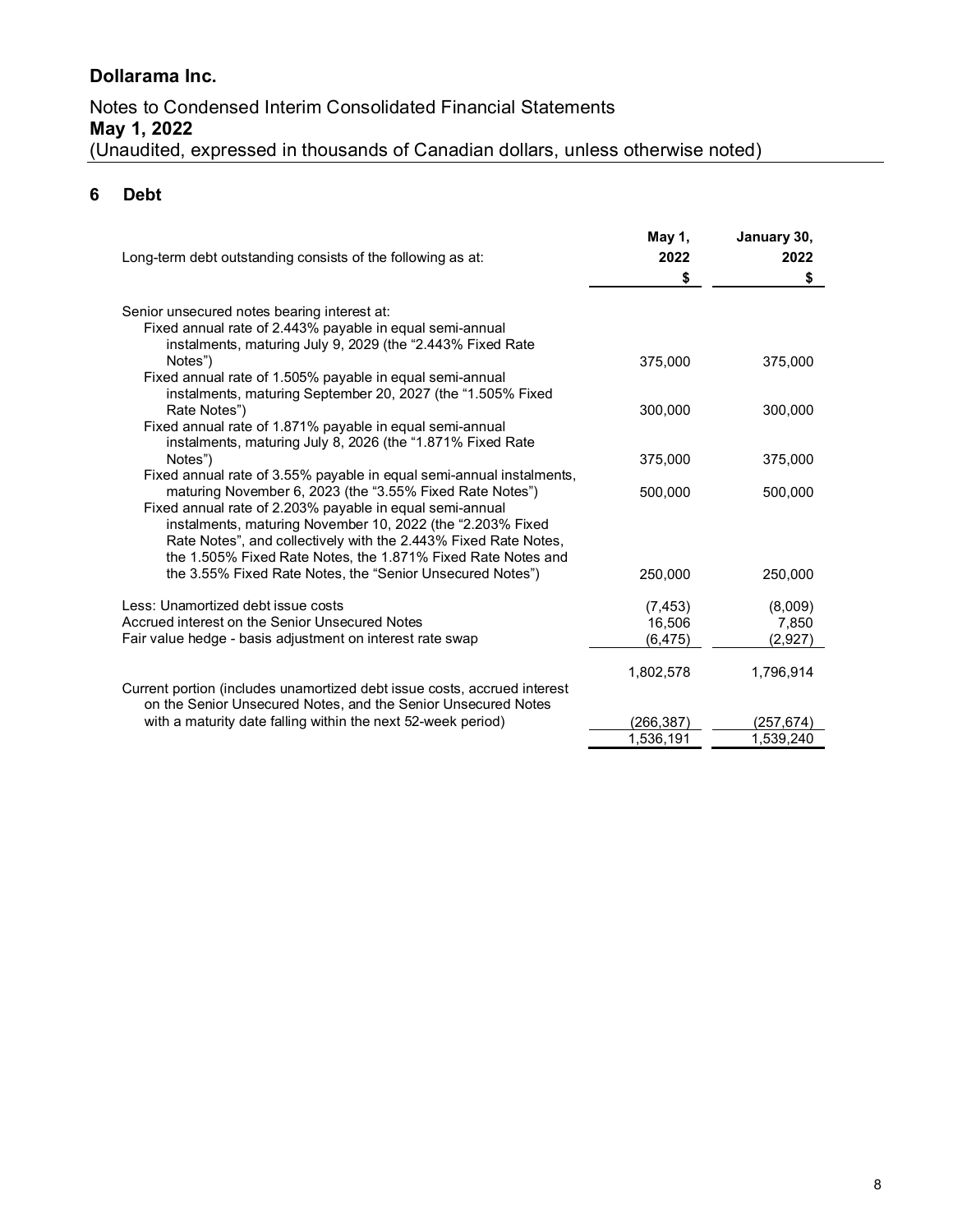### Notes to Condensed Interim Consolidated Financial Statements **May 1, 2022** (Unaudited, expressed in thousands of Canadian dollars, unless otherwise noted)

### **6 Debt (cont'd)**

The table below provides the carrying values and fair values of the Senior Unsecured Notes as at May 1, 2022 and January 30, 2022. The fair values of the Senior Unsecured Notes were determined as a level 2 in the fair value hierarchy.

|                         | May 1, 2022           |                   | <b>January 30, 2022</b> |                   |
|-------------------------|-----------------------|-------------------|-------------------------|-------------------|
|                         | <b>Carrying value</b> | <b>Fair value</b> | <b>Carrying value</b>   | <b>Fair value</b> |
|                         |                       |                   |                         |                   |
| <b>Fixed Rate Notes</b> |                       |                   |                         |                   |
| 2.443% Fixed Rate Notes | 376,138               | 328,725           | 373,809                 | 361,913           |
| 1.505% Fixed Rate Notes | 299.203               | 261.240           | 300,277                 | 280,650           |
| 1.871% Fixed Rate Notes | 375,773               | 343,275           | 373,948                 | 363,675           |
| 3.55% Fixed Rate Notes  | 506.998               | 499.800           | 502,387                 | 512,950           |
| 2.203% Fixed Rate Notes | 252.480               | 249.800           | 251,052                 | 251,600           |
|                         | 1.810.592             | 1.682.840         | 1,801,473               | 1.770.788         |

#### **Credit Agreement**

On July 6, 2021, the Corporation and the lenders entered into a fourth amending agreement to the Third Amended and Restated Credit Agreement (the "TARCA") in order to, among other things, extend (i) the term of Facility A in the amount of \$250,000 from September 27, 2024 to July 6, 2026, (ii) the term of Facility B, in the amount of \$200,000, from September 29, 2023 to July 5, 2024, (iii) the term of Facility C, in the amount of \$50,000, from September 29, 2023 to July 5, 2024, and (iv) the term of Facility D, in the amount of \$300,000, from September 20, 2021 to July 6, 2022.

Under the TARCA, the Corporation may, under certain circumstances and subject to receipt of additional commitments from existing lenders or other eligible institutions, request increases to committed facilities up to an aggregate amount, together with all then-existing commitments, of \$1,500,000.

The TARCA requires the Corporation to respect a minimum interest coverage ratio and a maximum leverage ratio, each tested quarterly on a consolidated basis. The Corporation has the option to borrow in Canadian or U.S. dollars.

The Credit Facility remains guaranteed by Dollarama L.P. and Dollarama GP Inc. (collectively, with the Corporation, the "Credit Parties"). The TARCA contains restrictive covenants that, subject to certain exceptions, limit the ability of the Credit Parties to, among other things, incur, assume, or permit to exist senior ranking indebtedness or liens, engage in mergers, acquisitions, asset sales or sale leaseback transactions, alter the nature of the business and engage in certain transactions with affiliates. The TARCA also limits the ability of the Corporation to make loans, declare dividends and make payments on, or redeem or repurchase equity interests if there exists a default or an event of default thereunder.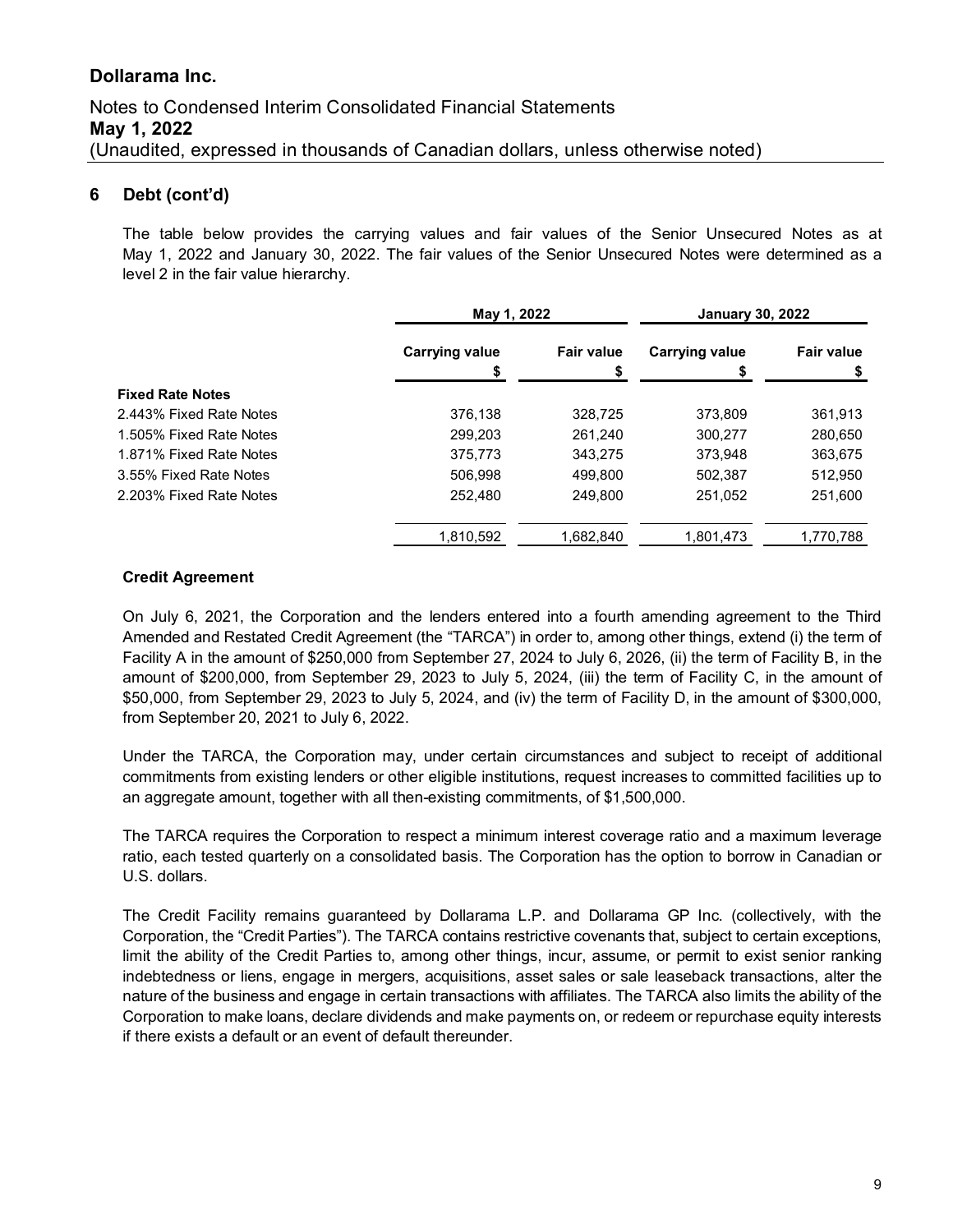### **6 Debt (cont'd)**

As at May 1, 2022 and January 30, 2022, no amount was outstanding under the TARCA. As at May 1, 2022, the Corporation had \$71,574 of cash on hand and \$798,896 available under its Credit Facility (January 30, 2022 – \$71,058 and \$798,730, respectively), of which \$137,387 were reserved to serve as a backstop for outstanding amounts under the US commercial paper program (January 30, 2022 – \$89,386). As at May 1, 2022, there were letters of credit issued for the purchase of inventories which amounted to \$1,104 (January 30, 2022 – \$1,270) and the Corporation was in compliance with all of its financial covenants.

### **Short-term borrowings**

Under the terms of the US commercial paper program, the Corporation may issue, from time to time, unsecured commercial paper notes with maturities not in excess of 397 days from the date of issue (the "USCP Notes"). The aggregate principal amount of USCP Notes outstanding at any one time under the US commercial paper program may not exceed US\$500,000. The Corporation uses derivative financial instruments to convert the net proceeds from the issuance of USCP Notes into Canadian dollars, and uses those proceeds for general corporate purposes.

The USCP Notes are direct unsecured obligations of the Corporation and rank equally with all of its other unsecured and unsubordinated indebtedness. The USCP Notes are unconditionally guaranteed by Dollarama L.P. and Dollarama GP Inc., each a wholly-owned subsidiary of the Corporation.

As at May 1, 2022, the USCP Notes outstanding had carrying values that approximated their fair values, and their fair value was determined as a level 2 in the fair value hierarchy. As at May 1, 2022, the amount outstanding under the US commercial paper program was US\$106,932 (\$137,387) (January 30, 2022 – US\$70,000 (\$89,386)).

### **7 Shareholders' deficit**

### **a) Share capital**

### **Normal course issuer bid**

On July 5, 2021, the Corporation announced the renewal of its normal course issuer bid and the approval from the TSX to repurchase for cancellation up to 19,376,824 common shares, representing 7.5% of the public float as at the close of markets on June 30, 2021, during the 12‑month period from July 7, 2021 to July 6, 2022 (the "2021-2022 NCIB").

The total number of common shares repurchased for cancellation under the 2021-2022 NCIB during the 13-week period ended May 1, 2022 amounted to 1,444,803 common shares (May 2, 2021 – 4,935,573 common shares repurchased under the normal course issuer bid then in effect), for a total cash consideration of \$107,338 (May 2, 2021 – \$283,362). For the 13-week period ended May 1, 2022, the Corporation's share capital was reduced by  $$2,374$  (May 2, 2021 –  $$7,841$ ) and the remaining  $$104,964$ (May 2, 2021 – \$275,521) was accounted for as an increase in deficit.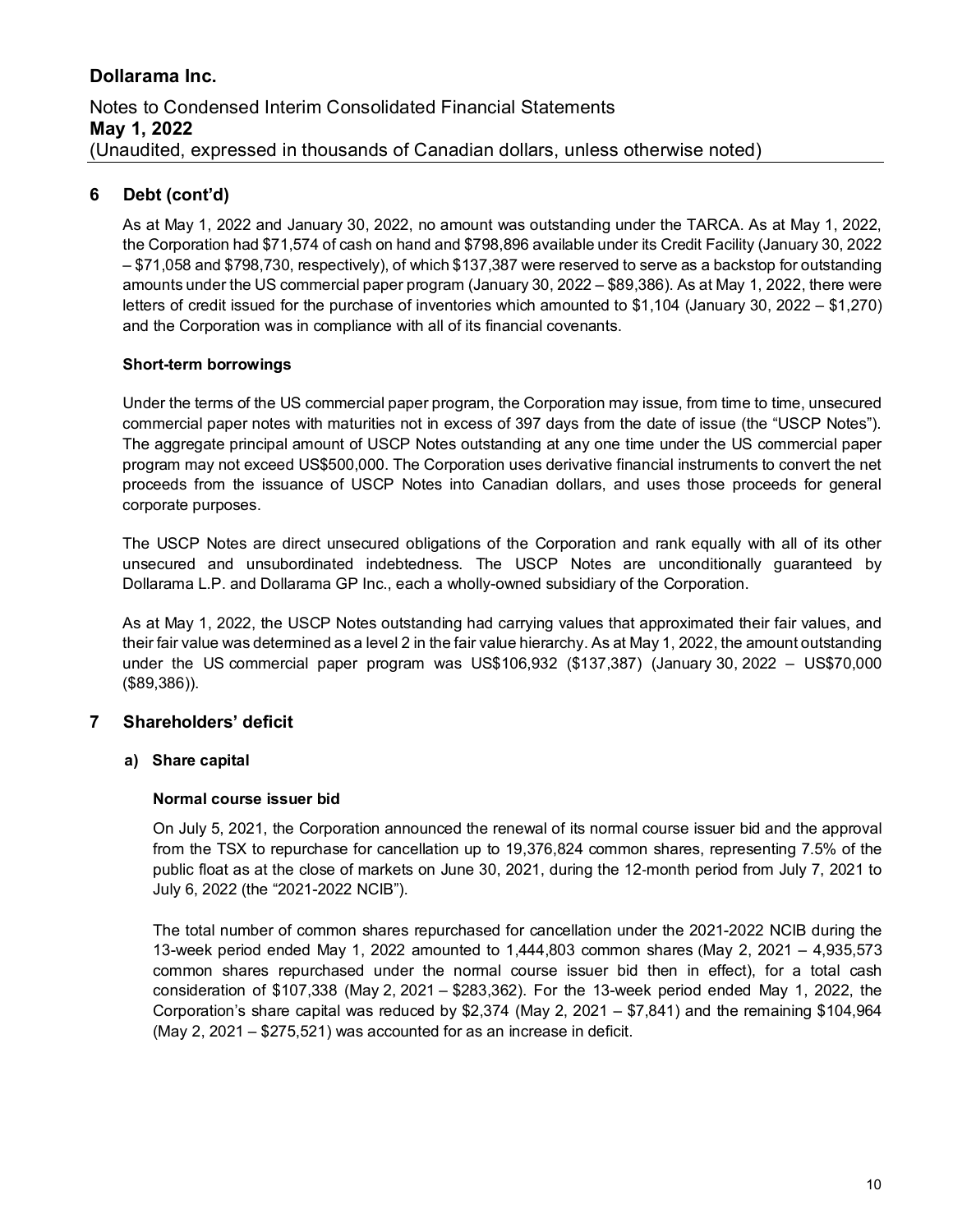### **7 Shareholders' deficit (cont'd)**

#### **b) Contributed surplus**

#### **Share-based compensation**

#### *Performance share units*

During the 13-week period ended May 1, 2022, the Corporation recognized a share-based compensation expense for performance share units of \$1,482 (May 2, 2021 – \$165).

Outstanding performance share units for the 13-week period ended on the dates indicated below are as follows:

|                                   | May 1, 2022              | May 2, 2021 |
|-----------------------------------|--------------------------|-------------|
| Outstanding – beginning of period | 103,953                  |             |
| Granted                           | 74.564                   | 103.953     |
| Vested $(1)$                      | $\overline{\phantom{0}}$ |             |
| Outstanding – end of period       | 178,517                  | 103,953     |

(1) Vesting at the end of the three-year performance period varies from 0% to 200% depending on performance achieved against the criteria set on the date of grant.

#### *Share options*

During the 13-week period ended May 1, 2022, the Corporation recognized a share-based compensation expense for share options of \$1,720 (May 2, 2021 – \$2,052).

Outstanding and exercisable share options for the 13-week periods ended on the dates indicated below are as follows:

|                                   | May 1, 2022                |                                               | May 2, 2021                |                                               |
|-----------------------------------|----------------------------|-----------------------------------------------|----------------------------|-----------------------------------------------|
|                                   | Number of<br>share options | Weighted<br>average<br>exercise<br>price (\$) | Number of<br>share options | Weighted<br>average<br>exercise<br>price (\$) |
| Outstanding - beginning of period | 3,819,100                  | 37,28                                         | 4.229.500                  | 33.81                                         |
| Granted                           | 252,435                    | 73,79                                         | 396,000                    | 56.50                                         |
| <b>Fxercised</b>                  | (439,900)                  | 31,84                                         | (268,300)                  | 26.76                                         |
| Outstanding - end of period       | 3,631,635                  | 40,48                                         | 4,357,200                  | 36.31                                         |
| Exercisable – end of period       | 2,136,400                  | 31,90                                         | 2,459,600                  | 27.73                                         |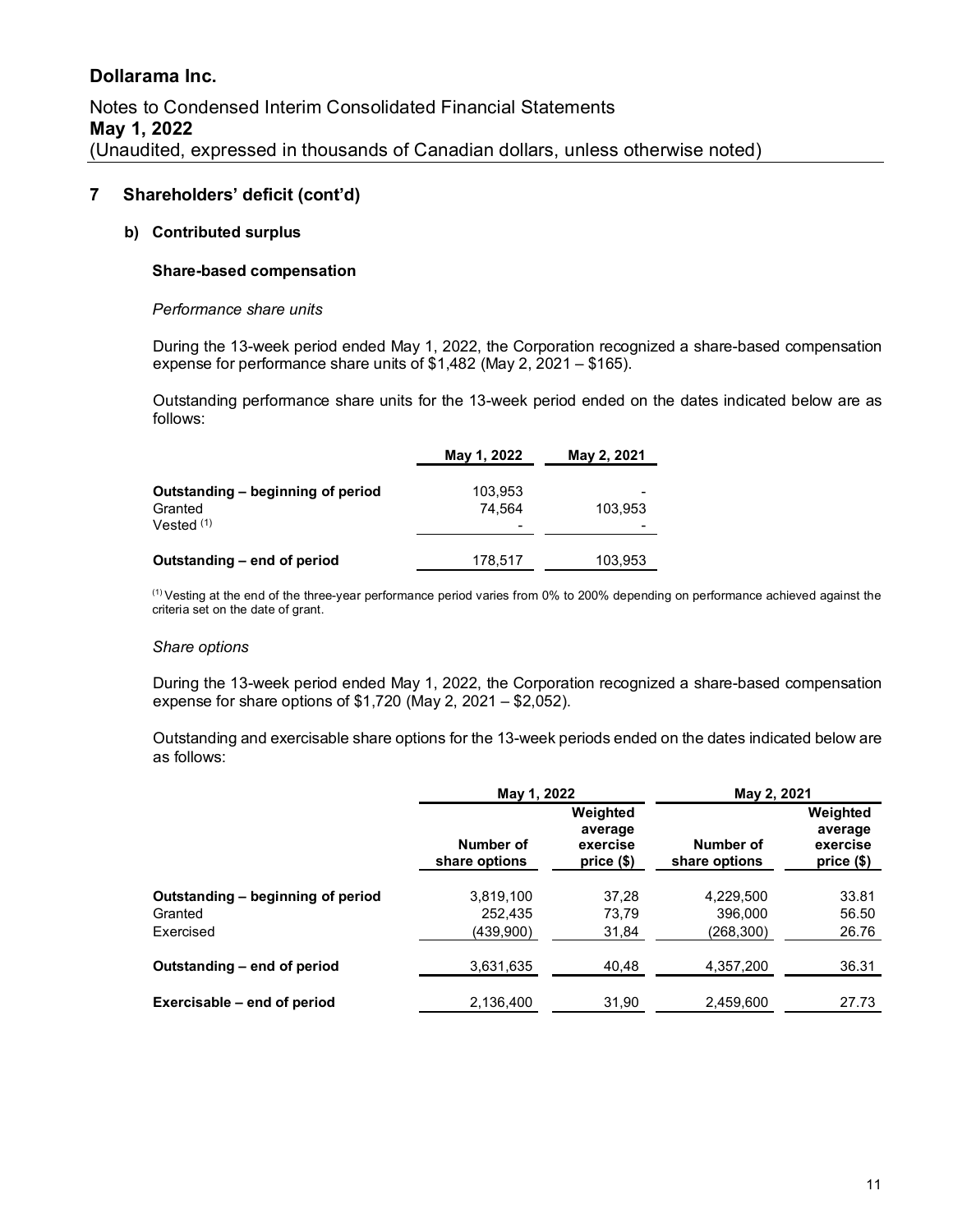# Notes to Condensed Interim Consolidated Financial Statements **May 1, 2022** (Unaudited, expressed in thousands of Canadian dollars, unless otherwise noted)

### **7 Shareholders' deficit (cont'd)**

Information relating to share options outstanding and exercisable as at May 1, 2022 is as follows:

|                             | Share options outstanding                            |                               |                                                  | Share options exercisable                            |                               |                                                |
|-----------------------------|------------------------------------------------------|-------------------------------|--------------------------------------------------|------------------------------------------------------|-------------------------------|------------------------------------------------|
| Range of<br>exercise prices | Weighted<br>average<br>remaining life<br>(in months) | Number of<br>share<br>options | Weighted<br>average<br>exercise price<br>$($ \$) | Weighted<br>average<br>remaining life<br>(in months) | Number of<br>share<br>options | Weighted<br>average<br>exercise price<br>$(5)$ |
| $$12.02 - $13.67$           | 11                                                   | 59.600                        | 12.02                                            | 11                                                   | 59.600                        | 12.02                                          |
| $$13.68 - $18.72$           | 23                                                   | 544.600                       | 14.80                                            | 23                                                   | 544,600                       | 14.80                                          |
| $$18.73 - $23.68$           | 35                                                   | 193.000                       | 23.68                                            | 35                                                   | 193.000                       | 23.68                                          |
| $$23.69 - $30.20$           | 47                                                   | 291.000                       | 30.20                                            | 47                                                   | 291.000                       | 30.20                                          |
| $$30.21 - $37.36$           | 59                                                   | 342.000                       | 37.36                                            | 59                                                   | 342.000                       | 37.36                                          |
| $$37.37 - $56.50$           | 91                                                   | 1.949.000                     | 47.95                                            | 83                                                   | 706.200                       | 47.08                                          |
| $$56.51 - $73.79$           | 119                                                  | 252.435                       | 73.79                                            |                                                      |                               |                                                |
|                             | 72                                                   | 3,631,635                     | 40.48                                            | 53                                                   | 2,136,400                     | 31.90                                          |

The weighted average fair value of the share options granted during the 13-week periods ended on the dates indicated below was estimated at the grant date based on the Black-Scholes option pricing model using the following assumptions:

|                                                           | May 1, 2022 | May 2, 2021 |
|-----------------------------------------------------------|-------------|-------------|
| Exercise price per share                                  | \$73.79     | \$56.50     |
| Dividend yield                                            | 0.3%        | 0.4%        |
| Risk-free interest rate                                   | 2.4%        | 1.1%        |
| Expected life                                             | 6.1 years   | 6.1 years   |
| Expected volatility                                       | 25.7%       | 26.8%       |
| Weighted average fair value of share options estimated at |             |             |
| the grant date                                            | \$21.72     | \$15.30     |

The expected life is estimated using the average of the vesting period and the contractual life of the share options. Expected volatility is estimated based on weekly observations of the Corporation's publicly traded share price.

### **8 Income taxes**

The income tax expense is recognized based on management's best estimate of the weighted average annual income tax rate expected for the full fiscal year. The statutory income tax rate for the 13-week period ended May 1, 2022 was 26.5% (May 2, 2021 – 26.5%). The Corporation's effective income tax rate for the 13-week period ended May 1, 2022 was 25.6% (May 2, 2021 – 26.5%).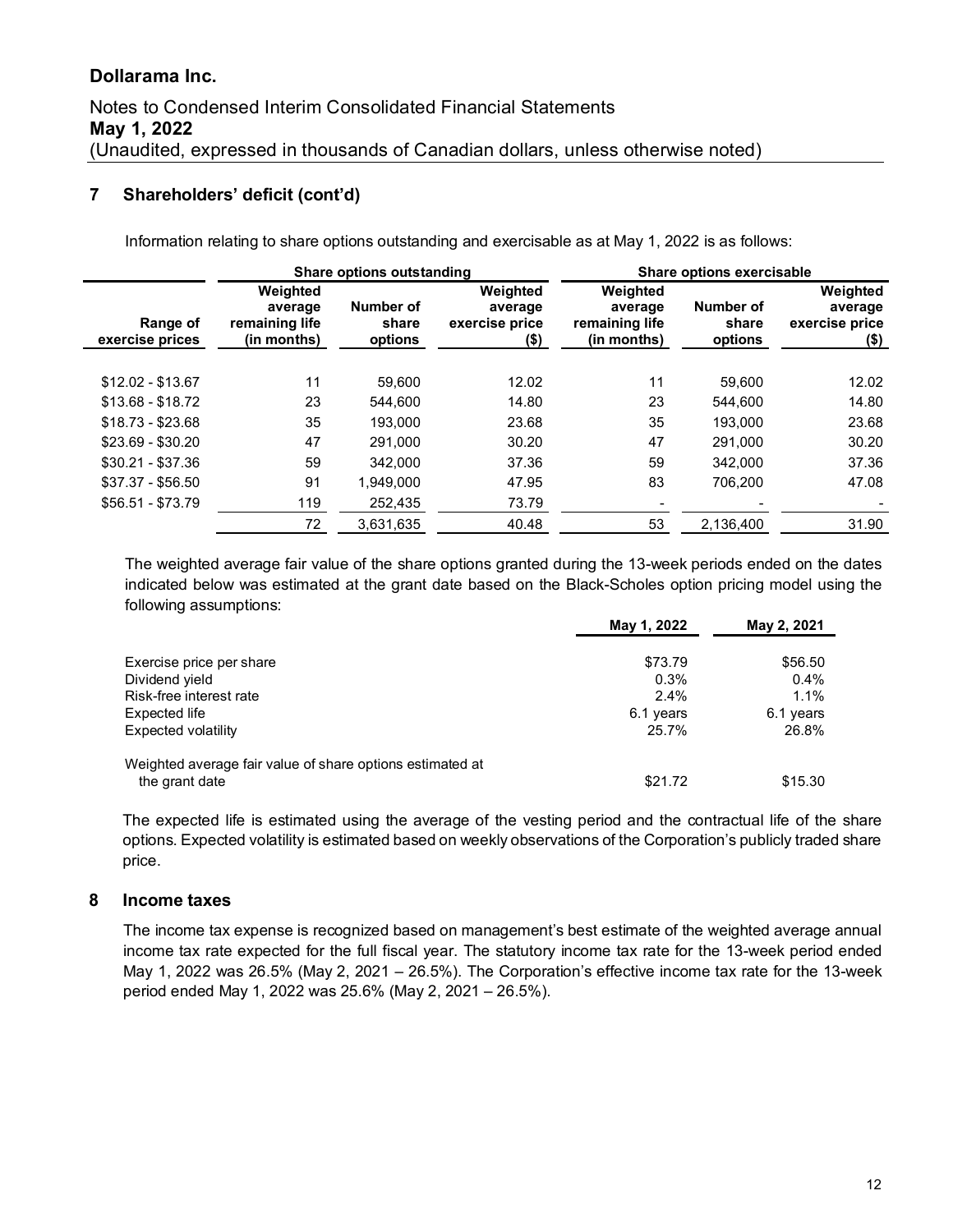### **9 Financial instruments**

The Corporation uses derivative financial instruments in the management of its foreign currency and interest rate exposure. The Corporation documents the relationship between hedging instruments and hedged items, as well as its risk management objectives and strategies for undertaking hedge transactions.

#### *Interest Rate Exposure*

The Corporation also uses bond forward contracts in advance of the refinancing of the 2.203% Fixed Rate Notes due November 10, 2022 through the issuance of new long-term notes before the maturity date. These derivatives are designated as hedging instruments and are recorded on the consolidated statement of financial position at fair value. The gain or loss related to the effective portion of the change in fair value of the derivatives is recorded to other comprehensive income and will be reclassified to net earnings over the same period as the hedged interest payments are recorded in earnings. The hedged risk is defined as the variability in cash flows associated with coupons paid on the debt to be issued attributable to movements in the CAD benchmark rate. The CAD benchmark rate consists of the interpolated yield of Government of Canada bond curve with a term corresponding to the expected debt. Cash flows related to the expected bond's credit spread over the CAD benchmark are not designated as part of the hedging relationship.

A summary of the aggregate contractual nominal value, weighted average contract rate or interest rate, as applicable, statement of financial position location and estimated fair values of derivative financial instruments as at May 1, 2022 and January 30, 2022 is as follows: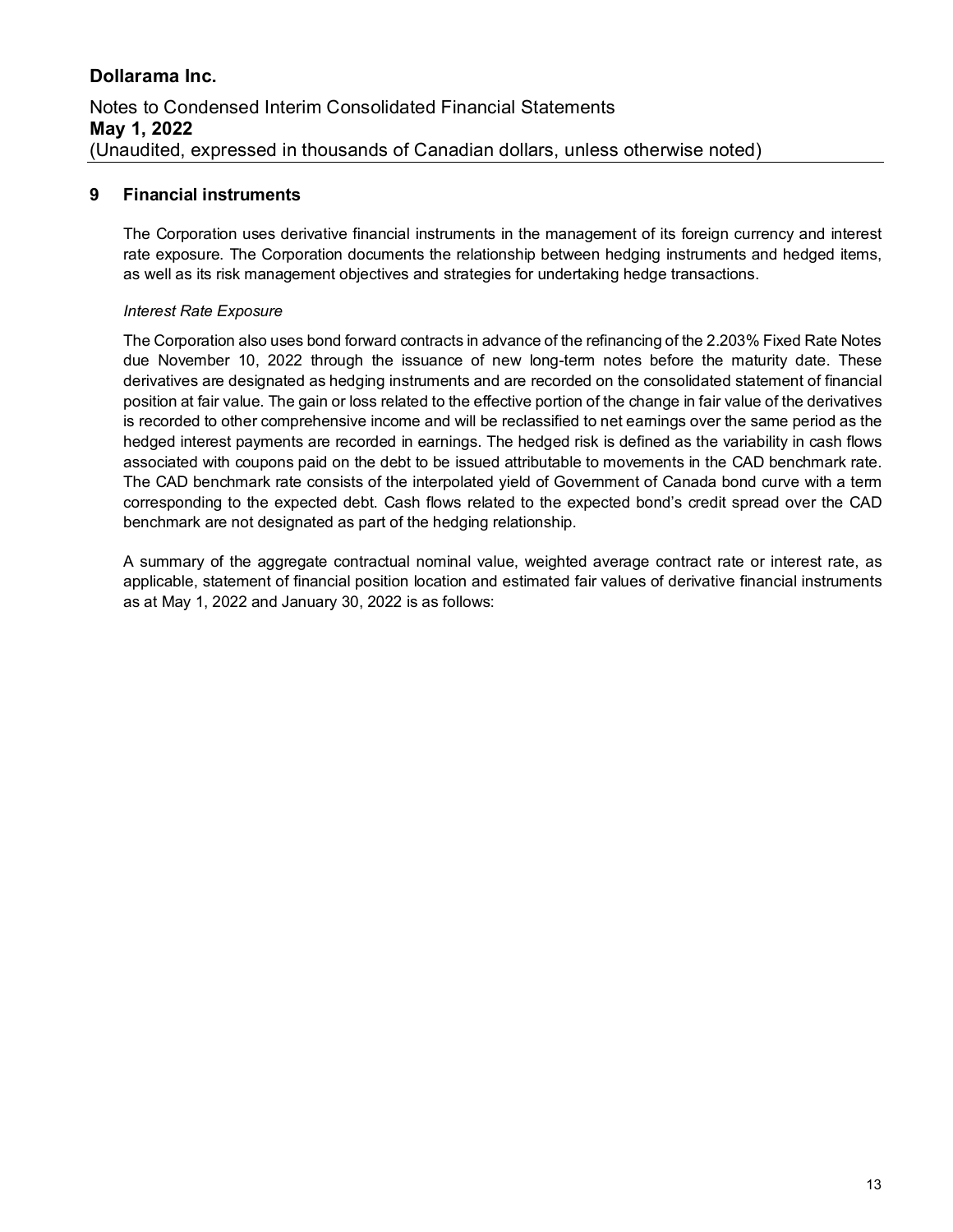### Notes to Condensed Interim Consolidated Financial Statements **May 1, 2022** (Unaudited, expressed in thousands of Canadian dollars, unless otherwise noted)

|                                                                             | Contractual<br>nominal value | Weighted average<br>contract rate/Interest<br>rate | Statement of<br>financial position                  | Fair value -<br>Asset<br>(Liability)                     | Nature of<br>hedging<br>relationship |
|-----------------------------------------------------------------------------|------------------------------|----------------------------------------------------|-----------------------------------------------------|----------------------------------------------------------|--------------------------------------|
|                                                                             | USD/CAD<br>\$                | USD/CAD/<br>Interest rate                          | Location                                            | Significant other<br>observable<br>inputs (Level 2)<br>S | Recurring                            |
| As at May 1, 2022                                                           |                              |                                                    |                                                     |                                                          |                                      |
| Hedging instruments for the forecasted<br>U.S. dollar merchandise purchases |                              |                                                    |                                                     |                                                          |                                      |
| USD Foreign exchange forward contracts                                      | 595,000                      | 1.26                                               | Current assets                                      | 17,473                                                   | Cash flow hedge                      |
| USD Foreign exchange forward contracts                                      | 50,000                       | 1.29                                               | <b>Current liabilities</b>                          | (193)                                                    | Cash flow hedge                      |
| USD Zero cost collar contracts                                              | 30,000                       | $1.23^{(1)} - 1.30^{(2)}$                          | <b>Current assets</b>                               | 404                                                      | Cash flow hedge                      |
|                                                                             | 675,000                      |                                                    |                                                     | 17,684                                                   |                                      |
| Hedging instruments for the US<br>commercial paper program                  |                              |                                                    |                                                     |                                                          |                                      |
| USD Foreign exchange forward contracts                                      | 107,000                      | 1.27                                               | <b>Current assets</b>                               | 1,343                                                    | Cash flow hedge                      |
|                                                                             | 107,000                      |                                                    |                                                     | 1,343                                                    |                                      |
| Hedging instruments for the fixed to<br>floating interest rate notes        |                              |                                                    |                                                     |                                                          |                                      |
| Interest rate swap contracts                                                | 200,000                      | CDOR(3)+ 2.73%                                     | <b>Current liabilities</b>                          | (6, 475)                                                 | Fair value hedge                     |
|                                                                             | 200,000                      |                                                    |                                                     | (6, 475)                                                 |                                      |
| Hedging instruments for the forecasted<br>fixed rate note issuances         |                              |                                                    |                                                     |                                                          |                                      |
| CAD Bond forward sale contracts                                             | 250,000                      | 2.49%                                              | <b>Current assets</b>                               | 3,387                                                    | Cash flow hedge                      |
|                                                                             | 250,000                      |                                                    |                                                     | 3,387                                                    |                                      |
| <b>Total</b>                                                                | 1,232,000                    |                                                    |                                                     | 15,939                                                   |                                      |
| As at January 30, 2022                                                      |                              |                                                    |                                                     |                                                          |                                      |
| Hedging instruments for the forecasted<br>U.S. dollar merchandise purchases |                              |                                                    |                                                     |                                                          |                                      |
| USD Foreign exchange forward contracts                                      | 525,000                      | 1.25                                               | <b>Current assets</b>                               | 14,544                                                   | Cash flow hedge                      |
| USD Foreign exchange forward contracts                                      | 10,000                       | 1.25                                               | Non-current assets                                  | 290                                                      | Cash flow hedge                      |
| USD Foreign exchange forward contracts                                      | 50,000                       | 1.29<br>$1.22^{(1)} - 1.29^{(2)}$                  | <b>Current liabilities</b>                          | (506)                                                    | Cash flow hedge                      |
| USD Zero cost collar contracts<br>USD Zero cost collar contracts            | 40,000<br>5,000              | $1.25^{(1)} - 1.32^{(2)}$                          | <b>Current assets</b><br><b>Current liabilities</b> | 450                                                      | Cash flow hedge<br>Cash flow hedge   |
|                                                                             | 630,000                      |                                                    |                                                     | (2)<br>14,776                                            |                                      |
| Hedging instruments for the US<br>commercial paper program                  |                              |                                                    |                                                     |                                                          |                                      |
| USD Foreign exchange forward contracts                                      | 70,000                       | 1.26                                               | <b>Current assets</b>                               | 993                                                      | Cash flow hedge                      |
|                                                                             | 70,000                       |                                                    |                                                     | 993                                                      |                                      |
| Hedging instruments for the fixed to<br>floating interest rate notes        |                              |                                                    |                                                     |                                                          |                                      |
| Interest rate swap contracts                                                | 200,000                      | CDOR(3)+ 2.73%                                     | <b>Current liabilities</b>                          | (2,927)                                                  | Fair value hedge                     |
|                                                                             | 200,000                      |                                                    |                                                     | (2,927)                                                  |                                      |
| Total                                                                       | 900,000                      |                                                    |                                                     | 12,842                                                   |                                      |
| $(1)$ Put strike                                                            |                              |                                                    |                                                     |                                                          |                                      |

(2) Call strike

(3) 3-month CDOR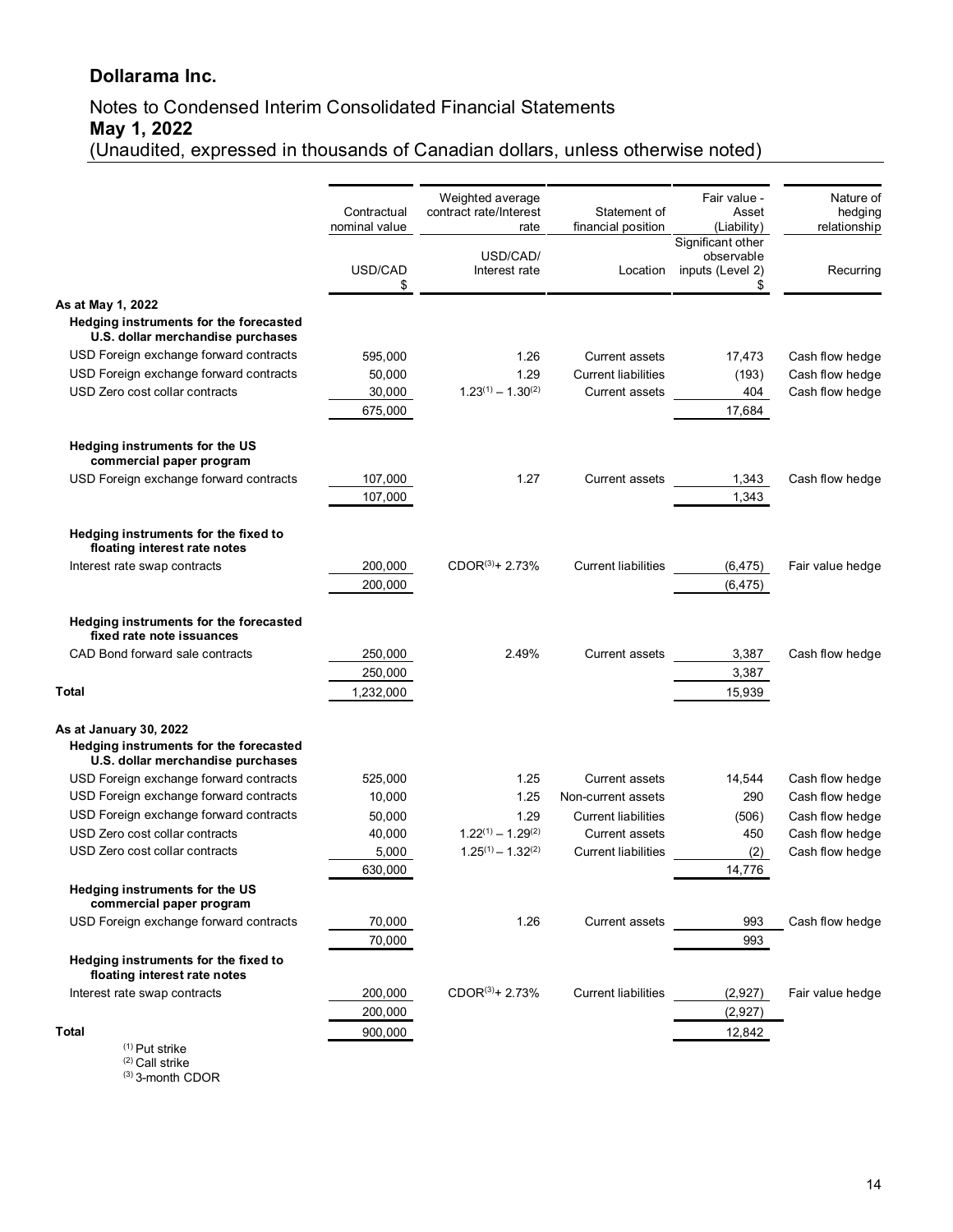### Notes to Condensed Interim Consolidated Financial Statements **May 1, 2022** (Unaudited, expressed in thousands of Canadian dollars, unless otherwise noted)

### **9 Financial instruments (cont'd)**

For the 13-week period ended May 1, 2022, accumulated fair value losses of \$2,064 (May 2, 2021 –\$9,345) on USD foreign exchange forward contracts and USD zero cost collar contracts recorded in the carrying value of inventory were reclassified from inventory to the cost of sales in the condensed interim consolidated statement of net earnings and comprehensive income.

### **10 Earnings per common share**

Diluted net earnings per common share for the 13-week periods ended on the dates indicated below were calculated by adjusting the weighted average number of common shares outstanding to assume conversion of all dilutive potential common shares as follows:

|                                                                                                                                       | May 1,<br>2022 | May 2,<br>2021 |
|---------------------------------------------------------------------------------------------------------------------------------------|----------------|----------------|
| Net earnings attributable to shareholders of the Corporation and used to<br>determine basic and diluted net earnings per common share | \$145,502      | \$113,574      |
| Weighted average number of common shares outstanding during<br>the period ( <i>thousands</i> )                                        | 292.721        | 309.400        |
| Assumed share options exercised (thousands)                                                                                           | 1,756          | 1,342          |
| Weighted average number of common shares for<br>diluted net earnings per common share <i>(thousands)</i>                              | 294.477        | 310,742        |
| Diluted net earnings per common share                                                                                                 | \$0.49         | \$0.37         |

As at May 1, 2022, 252,435 options have an anti-dilutive effect since the average market price of the underlying shares was lower than the sum of the exercise price and the unearned shared-based compensation of those share options under the treasury stock method (May 2, 2021 – 1,726,000).

#### **11 Related party transactions**

#### **a) Rossy family**

As at May 1, 2022, the outstanding balance of lease liabilities owed to entities controlled by the Rossy family totalled \$31,089 (January 30, 2022 – \$34,730).

Rental expenses charged by entities controlled by the Rossy family but not included in lease liabilities totalled \$2,081 for the 13-week period ended May 1, 2022 (May 2, 2021 – \$1,762).

These transactions were measured at cost, which equals fair value, being the amount of consideration established at market terms.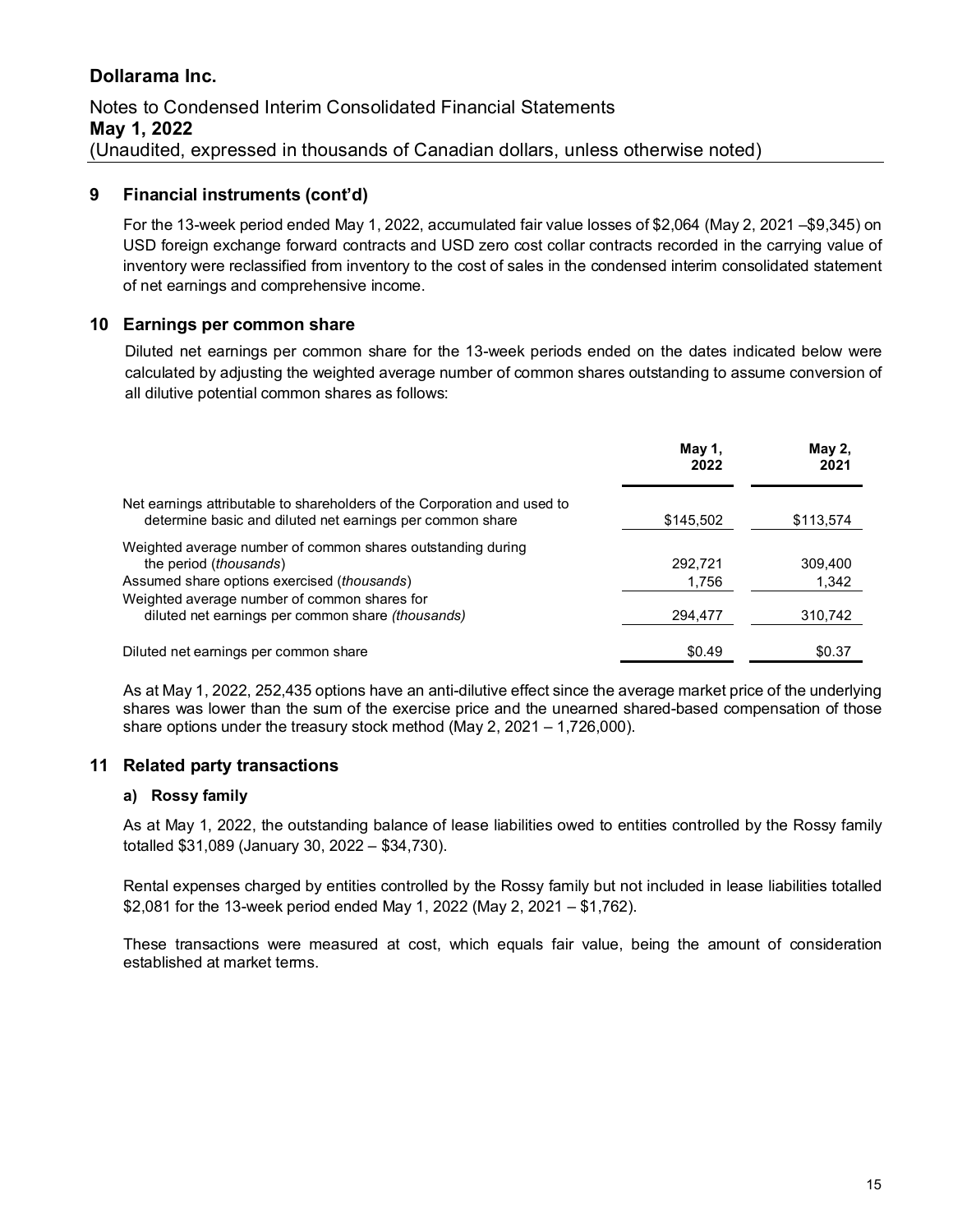### **11 Related party transactions (cont'd)**

#### **b) Dollarcity**

In 2013, Dollarama International, the Corporation's wholly-owned subsidiary, entered into a licensing and services agreement with Dollarcity (the "LSA"), which expired on February 4, 2022. Upon expiry of the LSA, Dollarama International entered into a new sourcing agreement and a new services agreement with Dollarcity, each having an initial term of five years, subject to automatic renewal for successive one-year periods, unless terminated by either party at least 60 days before the close of the then-current term.

As at May 1, 2022, the account receivable from Dollarcity for the goods sold and services provided under the new commercial agreements totalled \$26,217 (January 30, 2022 – \$15,965 under the LSA), which amount is partly guaranteed by a letter of credit up to US\$10,000 (\$12,848) (January 30, 2022 – US\$10,000 (\$12,770)). For the 13-week period ended May 1, 2022, the goods sold to Dollarcity that are shipped directly from the Corporation's warehouses amounted to \$9,151 (May 2, 2021 – \$8,193).

Under the Stockholders Agreement dated August 14, 2019, Dollarcity's founding stockholders have a put right pursuant to which they can require, in certain circumstances, that Dollarama International purchase shares of Dollarcity held by them at fair market value. This right is exercisable in the ordinary course commencing on October 1, 2022, and is subject to certain transaction size thresholds, required ownership thresholds and freeze periods, among other conditions and restrictions. This right may also be exercised upon the occurrence of certain extraordinary events, including a change in control of the Corporation and a sale of Dollarcity.

#### **12 Expenses by nature included in the condensed interim consolidated statement of net earnings and comprehensive income**

|                                                                                      | May 1,<br>2022 | May 2,<br>2021 |
|--------------------------------------------------------------------------------------|----------------|----------------|
|                                                                                      |                |                |
| Cost of sales                                                                        |                |                |
| Cost of goods sold, labour, transport and other costs                                | 582.751        | 513.047        |
| Occupancy costs                                                                      | 38.241         | 37,759         |
| Total cost of sales                                                                  | 620,992        | 550,806        |
| Depreciation and amortization                                                        |                |                |
| Depreciation of property, plant and equipment and right-of-use assets <sup>(1)</sup> | 74.486         | 66.481         |
| Amortization of intangible assets                                                    | 5,486          | 4,921          |
| Total depreciation and amortization                                                  | 79.972         | 71,402         |

(1) Includes depreciation expenses relating to the warehouses and distribution center totalling \$3,062 (May 2, 2021 – \$2,799)

| <b>Employee benefits</b> | 121.529 | 124,894 |
|--------------------------|---------|---------|
|                          |         |         |